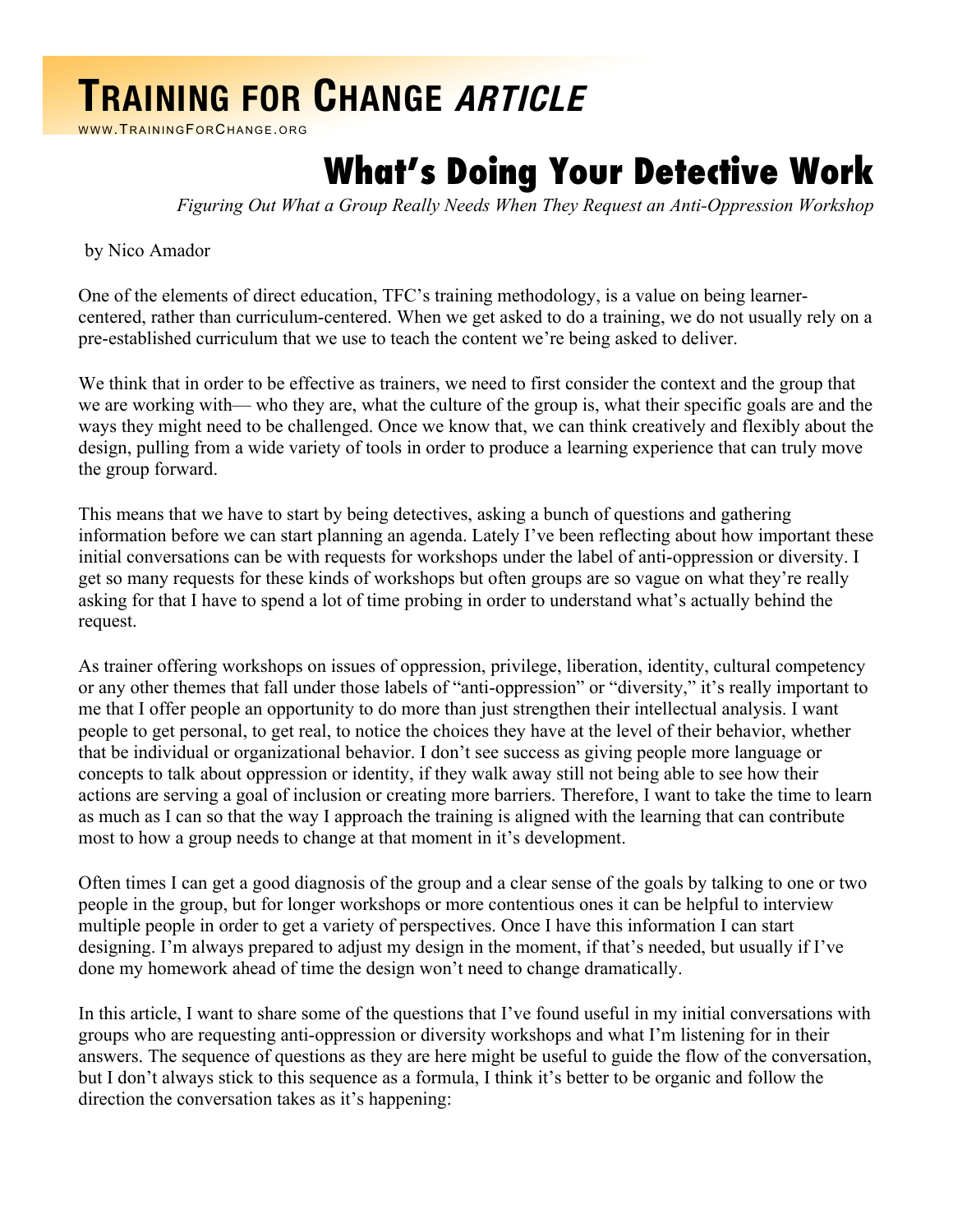**What does this group do, who are they, what is their focus?** Are they involved in direct service, campaign work, legal work, the arts, are they a collective or co-operative? What is the culture of this group and what will that mean about how they engage with these issues? For example, activists working on a campaign might be more task-oriented and might carry a greater sense of urgency to "fix the problem" and move on. They might need more help to slow down and recognize a need for a longer term plan for organizational change. This is a generalization and might not turn out to be true, but it is a part of what I think about as I put together an agenda for a group and anticipate the kinds of dynamics that might show up.

I also want to understand how the workshop can advance the larger goals and purpose of their group. I want to have a sense of how strengthening their awareness and facility with working cross-culturally can make an impact on their ability to achieve their mission.

**Why does this group need this workshop and what are they hoping will change as a result?** When I ask this question, one of the things that I'm listening for is the problem the group is trying to solve. If a group requests an anti-racism training, there could be a number of reasons for this. It could be because there are white people in the group who are acting in way that marginalizes the people of color in the group. Or maybe the internal dynamic of the organization is fairly healthy but the structure of the organization is such that they have a hard time reaching or recruiting people of color into their programs and want to change that. There are many options for how to approach an anti-oppression or diversity workshop—it could look like facilitating a group to have an honest fight, running a mediation, doing team-building, setting up caucuses, or spending time evaluating structure and strategy. Unless I know what the problem is that we're trying to solve, it's hard to know what tools and what approach will produce the desired change.

**Is the impetus for this workshop in response to a particular incident within the organization?**

Groups can carry a lot of shame, guilt or fear that may make them reluctant to address the history of conflict within their group. But if there is a conflict that is really live, I want to know as much about that as possible so that I can support the group to deal with it honestly and transparently. It's incredibly awkward to walk into a situation as a trainer where no one has told you that there is an elephant in the room and we can waste a lot of time with a group if we don't know what it is.

**What is the sense of buy-in or interest in this workshop from the people who will be participating, where might the resistance to it come from?** I think this is important to ask because some groups will have more of a consensus for the need for the workshop which means I'll be able to dive in to the riskier material quickly and expect people to follow me. Other groups may be requiring that people in their group participate in the workshop whether they want to or not. In that case, I will need to anticipate a certain level of skepticism and take more time to build a container in order to invite enough safety for people to engage and get real.

**What other tensions or dynamics are at play here?** This isn't usually a question I ask out loud but it is a question I ask myself as I'm listening to a group describe the challenges they are facing. I want to sort out where the tensions around personal identity and diversity in the group might be overlapping with other tensions around other kinds of rank, roles and personality conflicts in the group.

For example, I did an anti-racism training with a group where the white male founder had giving up power in the organization; a dynamic that others in the organization experienced as racism and/or sexism.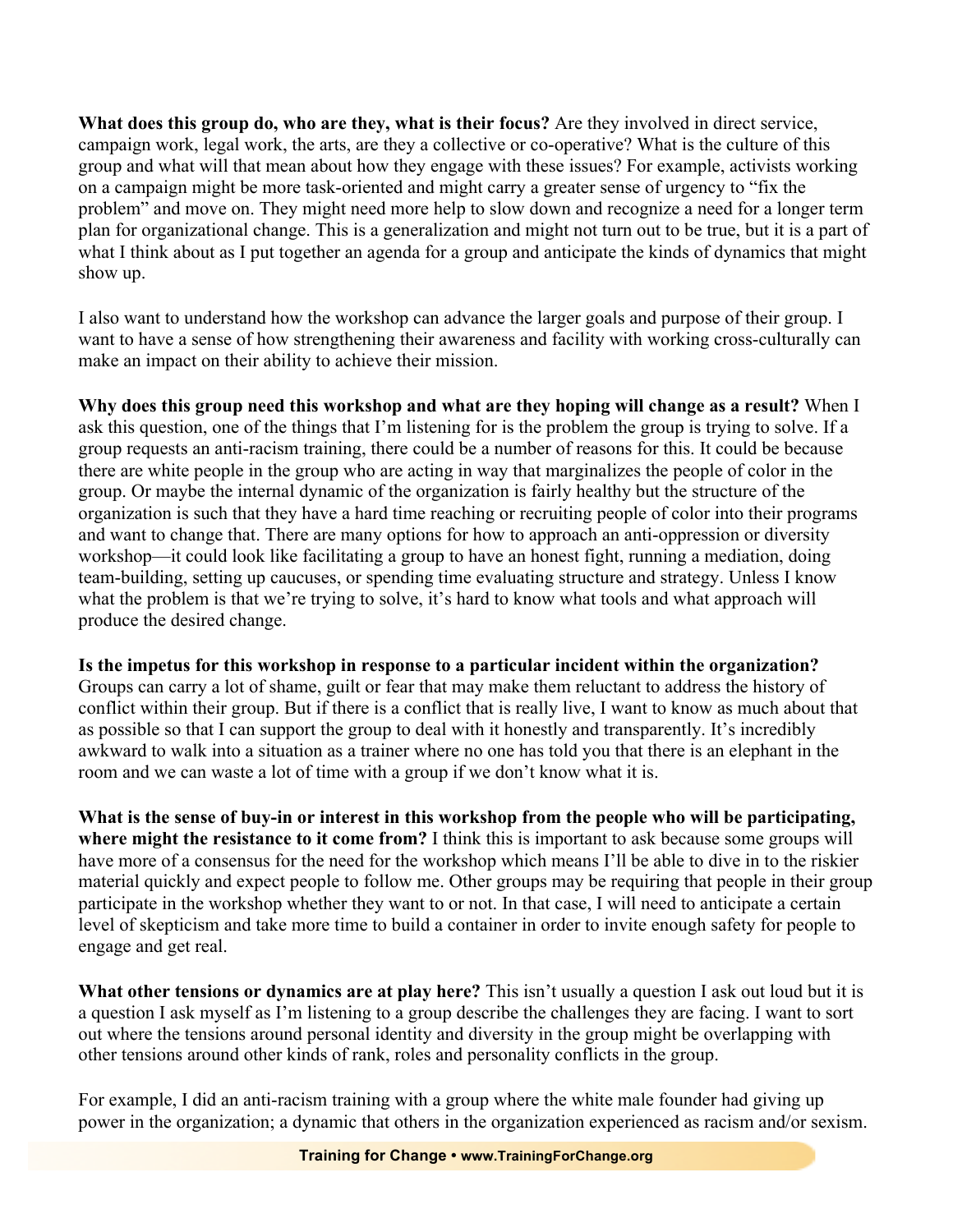As a trainer in that situation, I wanted to help that founder see how his impulse to stay in control might be marginalizing others in the group, but I also realized that in order to be effective, I needed to be able to speak with empathy to his role and the real challenges of transitioning out of leadership in an organization.

In another group, that had an anti-war focus, they wanted to address dynamics of race and racism but there was also a tension that existed between the military veterans in the group and the civilians. Doing more team-building work in that instance before getting into the conversation about racism proved to be very useful.

**How many people will be participating and how much time do you have for this workshop?** Daniel Hunter has written a **great article on pushing back** on groups that expect deep work on anti-oppression to happen in two-hour workshops. You can read that article [here]. Negotiating the amount of time a workshop needs to meet its goals is one place where we might need to be pushy to ask for more time or scale back the expectations for the goals of the workshop so that they seem realistic given the constraints.

Given the time available, what are one or two concrete goals that seem achievable for this workshop? Usually this is a question that I ask after I've gathered information from asking some of the previous questions and can reflect back to the group what they seem to be asking for. I try to give a lot of support and feedback to help a group generate options and develop a helpful and realistic focus for the workshop. At this point in the conversation I'm hoping that we can start to translate the broad theme of antioppression or diversity into more workable goals such as "build skills for handling conflict," "create a shared understanding about the kinds of diversity that exists in this group and how that's impacted the individual experiences here," "identify some structural changes that could be made in order to include people of color (or any other particular community that is of concern for the group) into the decision making of the organization."

I want to end by giving one example of a training I did that started as a simple request for an antioppression training and why the interviews my co-facilitator and I did beforehand proved to be so important for this training.

A couple years ago Training for Change was approached by the president of the student council of a university who wanted an anti-oppression workshop for him and the other members of the student council. Though the president seemed well intentioned, he was not fully transparent about why he was requesting the workshop. Upon further conversation with him and others on campus, we learned that the almost all-white student council had been publicly criticized for its lack of representation of people of color, it's apparent indifference to the concerns of the student of color groups and it's lack of transparency in allocating funding.

As we talked, we noticed that the president was still fairly defensive about the criticism. My co-facilitator and I worried that the student council intended to use the anti-oppression training as a way to show that they were "addressing the concerns," while not actually making a full commitment to building a better relationship with students of color on campus.

We were determined not to collude with their defensive position and considered pulling out of the training all together. However, we were able to negotiate some agreements for accountability that reassured us enough to go forward.